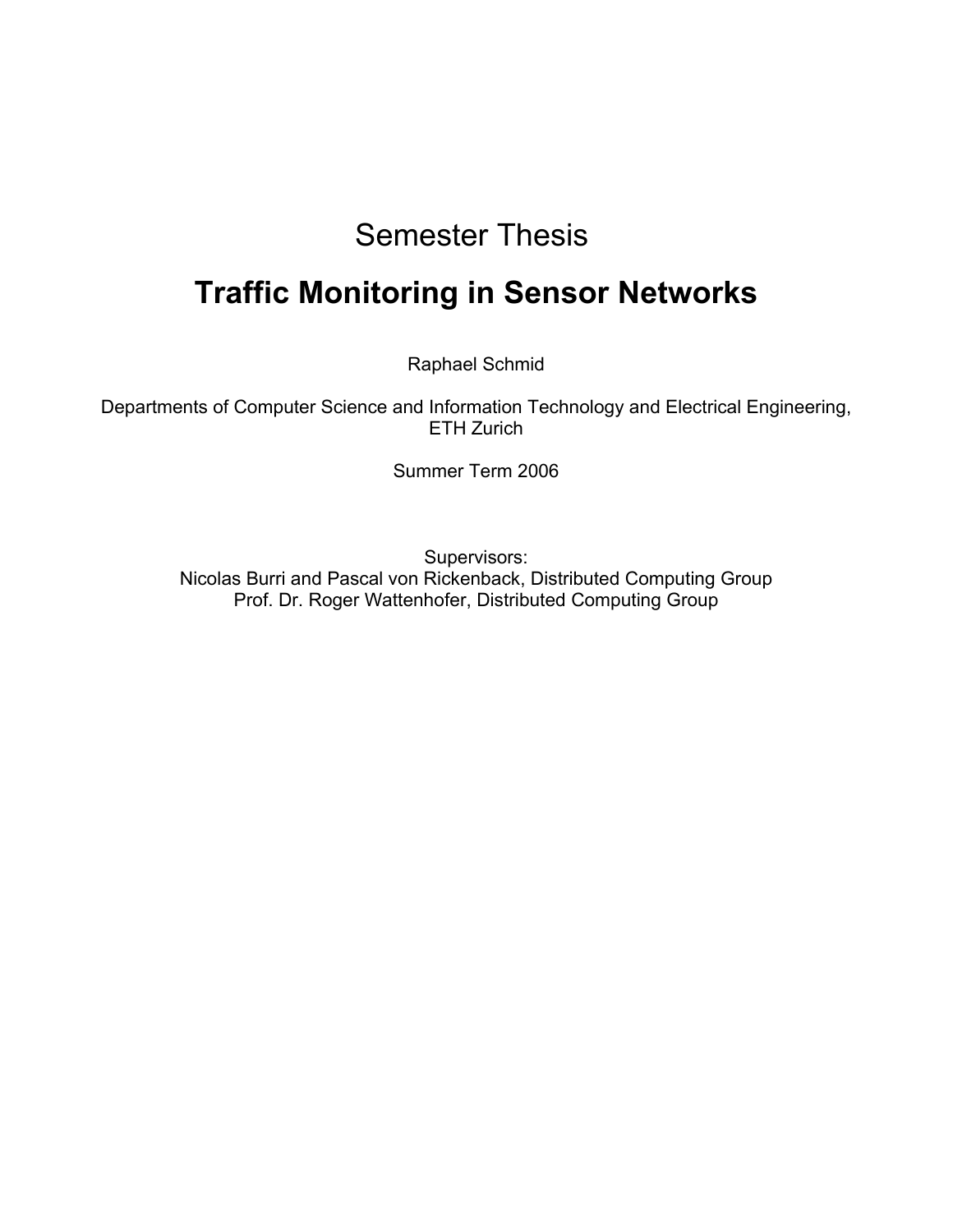### **Table of Contents**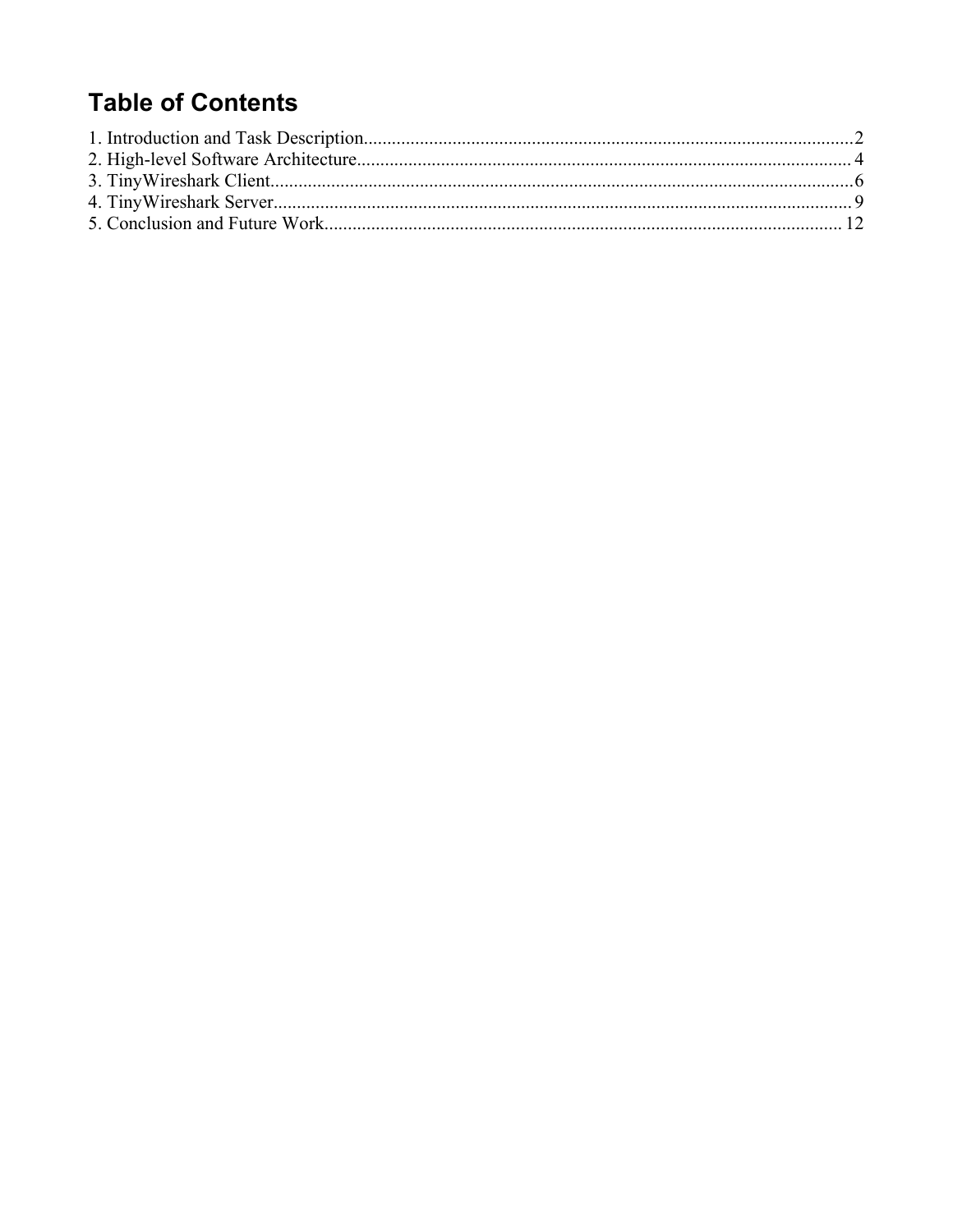## **1. Introduction and Task Description**

The subject of this semester thesis was *traffic monitoring in sensor networks*.

Up to now, the user had to use a simple command window or a text editor for investigating sensor network data. Furthermore, if he wanted to realize a distributed investigation using more than one sniffing sensor node, there was no possibility to merge the gathered data. Instead, the user had to look at several command windows or text editors. All this procedures are not really convenient.

The goal of this semester thesis was to develop an application which gathers, merges and displays sensor network data. The application should allow the user to work not just with byte streams. Instead, the displaying should help to reconstruct the behavior of the sniffed sensor network in a better way. Therefore the user interface should base on well defined sensor network packet formats, and a possibility for the user to easily define new sensor network packet formats and sensor node platform architecture formats is needed.

In the next sections, I will discuss my developed application, which consists of five subapplications. I focused my work on the complex displaying of the gathered data.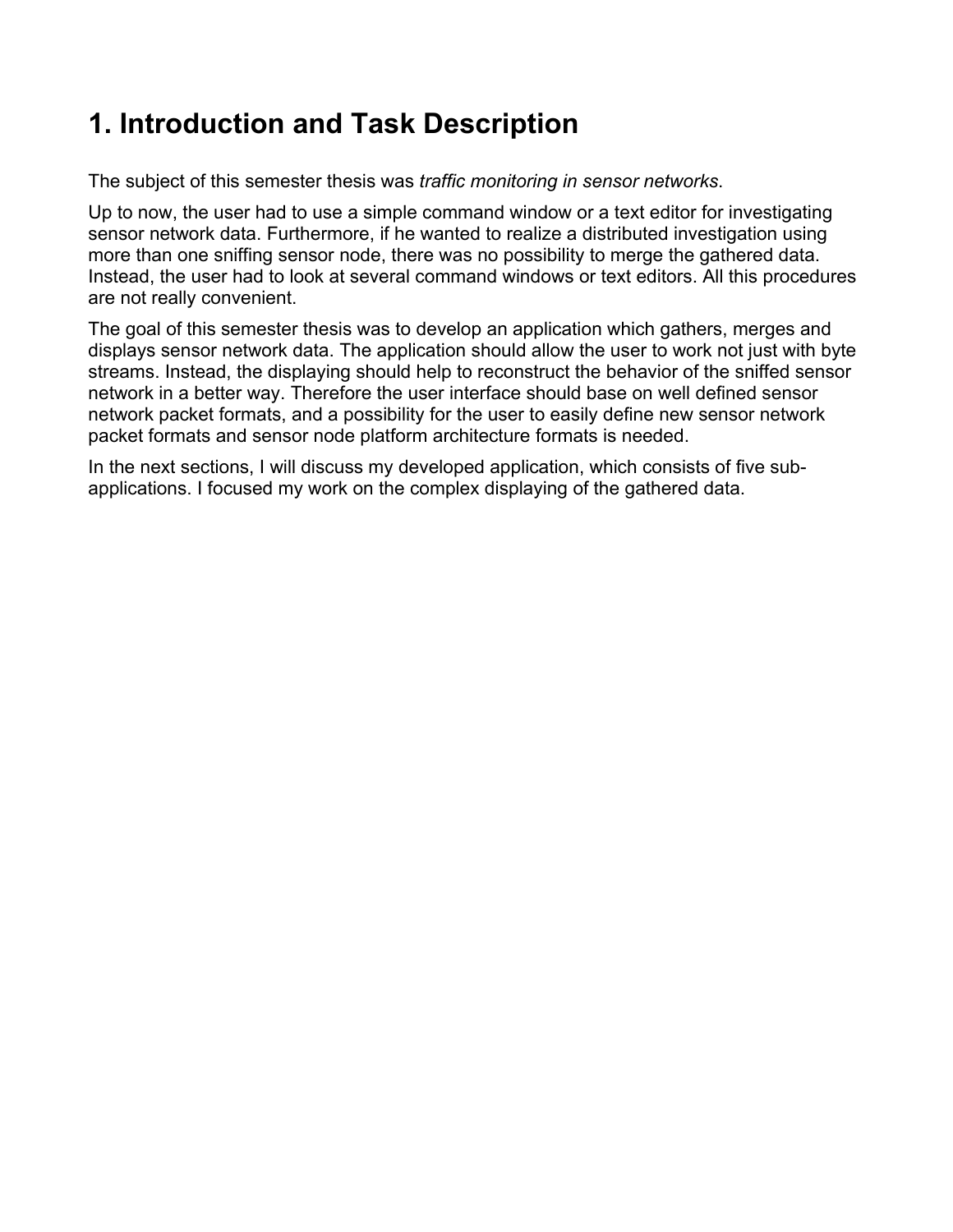## **2. High-level Software Architecture**

The whole application consists of the following five sub applications (see Figure 1): The network packet listener *TOSBase* (running on a sensor node), the application *SerialForwarder* receiving sniffed network packets from the *TOSBase*, the application *TinyWireshark Client* receiving the sniffed sensor network packets from the *SerialForwarder*, and finally the application *TinyWireshark Server* receiving the sniffed sensor network packets from the *TinyWireshark Client*. The open source application *NetTime[1](#page-3-0)* , which can either act as a server or a client, is responsible for the synchronization of the system clocks of the computers running the *TinyWireshark Server* and *Clients*.

*TOSBase* and *SerialForwarder* are freely available open source programs from the *TinyOS-Cygwin-Environment 1.0 [2](#page-3-1)* .

The *TinyWireshark Client* and *TinyWireshark Server* are custom Java applications.

When the *TOSBase* gathers a sensor network packet, it immediately forwards it to the *SerialForwarder* using, for instance, a serial connection. The *SerialForwarder* then uses a local network connection to the *TinyWireshark Client* for forwarding the sensor network packet right away. When the *TinyWireshark Client* receives a sensor network packet, it measures the current system time and stores this timestamp together with the received sensor network packet in an overall packet. Afterwards, it either sends the overall packet immediately to the *TinyWireshark Server* (using a network connection) or stores the overall packet in local memory, depending on the user preferences. On receiving a packet the *TinyWireshark Server* displays the new data in the graphical user interface.

*NetTime* runs completely independent from the *TinyWireshark Server* and *Client*. The user is responsible for running *NetTime.*

In general, the application is split into one or several clients and one server. The client notebooks or PCs are responsible for gathering the sensor network packets. The server notebook or PC is responsible for merging, storing and showing the gathered packets of the clients.

<span id="page-3-0"></span><sup>1</sup> http://sourceforge.net/projects/nettime

<span id="page-3-1"></span><sup>2</sup> http://www.tinyos.net/, http://dcg.ethz.ch/projects/tos\_ide/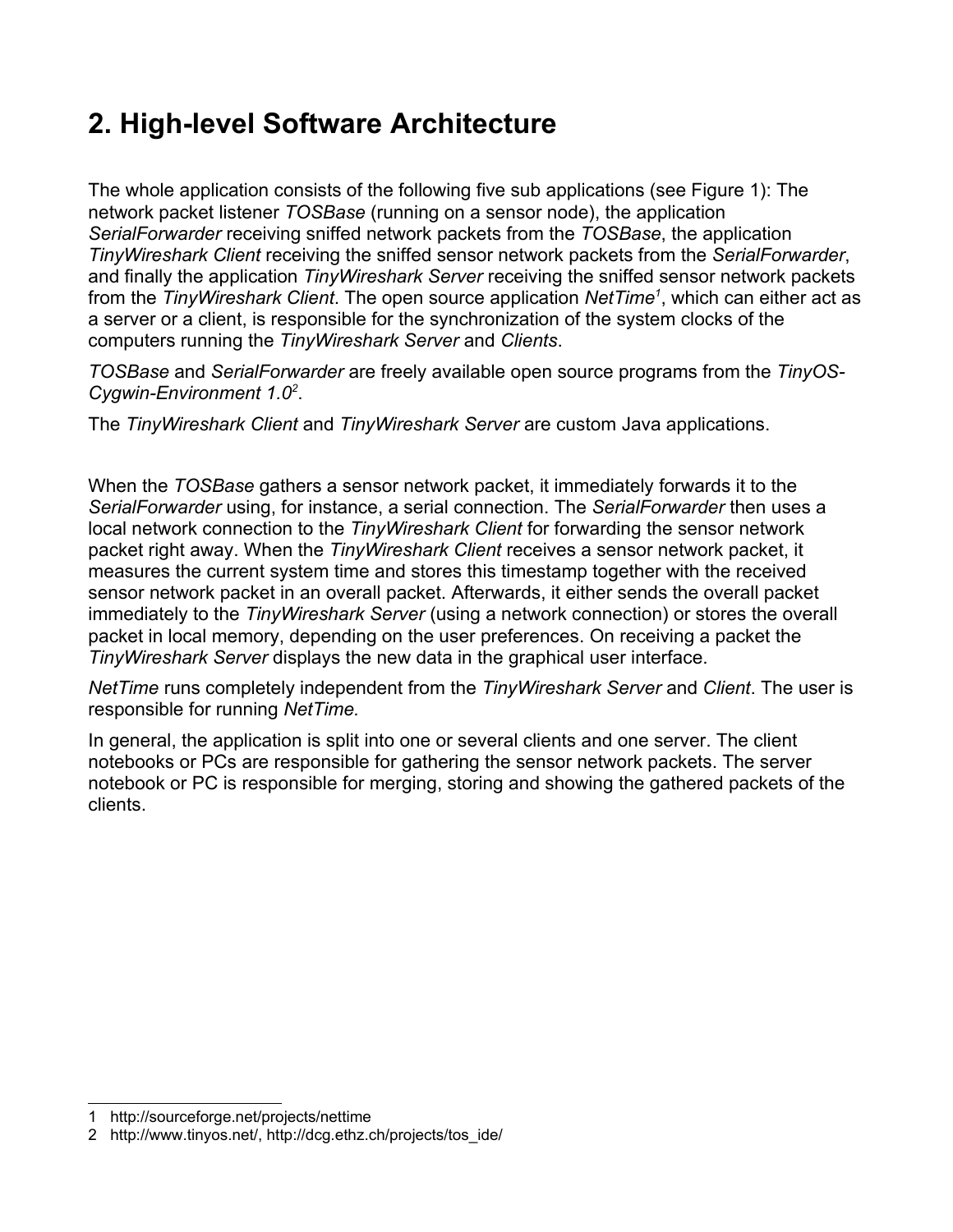

Figure 1: Architecture of the application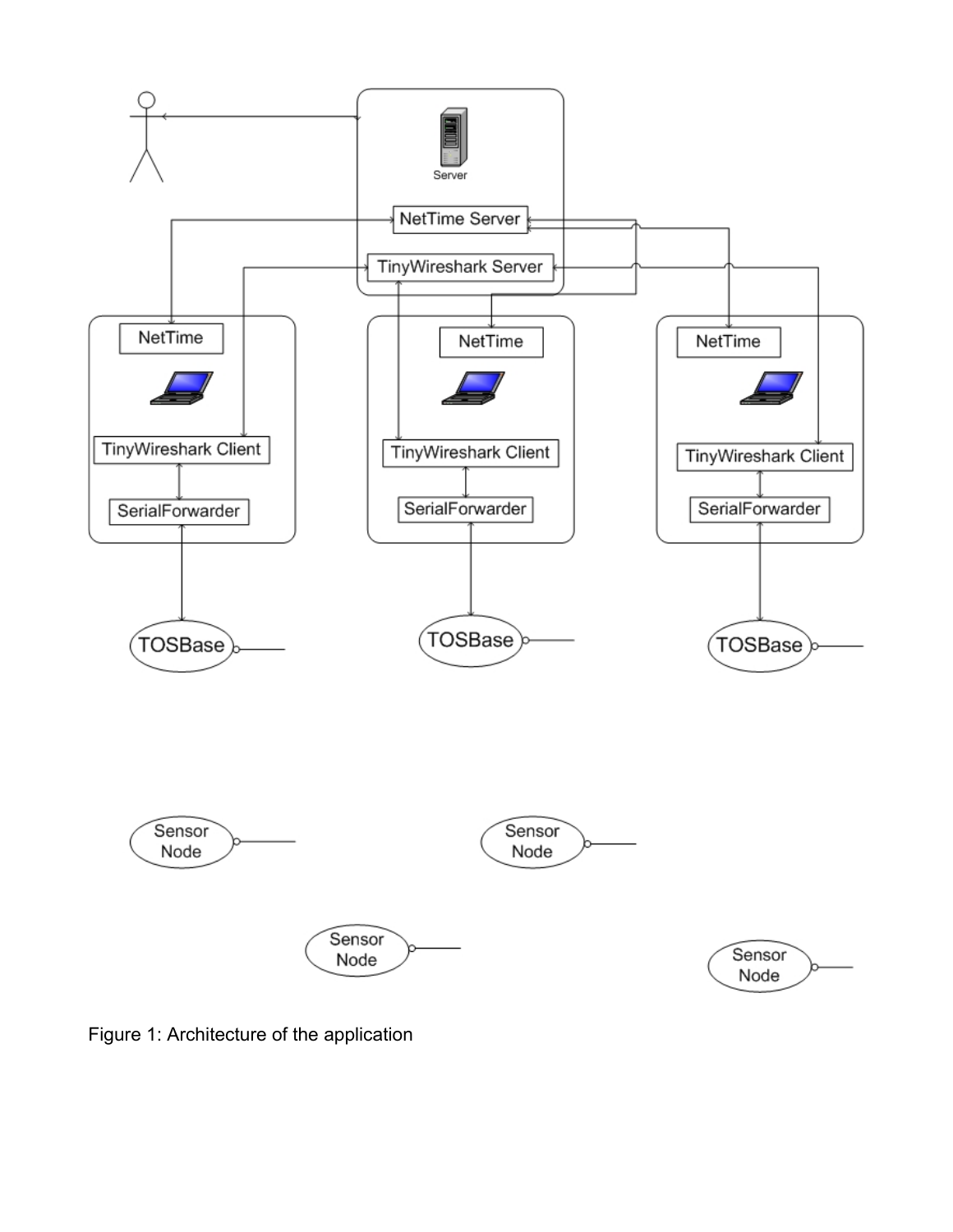# **3. TinyWireshark Client**

The architecture of the *TinyWireshark Client* is quite simple. It is divided into the two packages *gui* and *client.* The package *gui* is responsible for the graphical user interface. The package *client* is responsible for receiving data from the *SerialForwarder*, for sending data to the *TinyWireshark Server*, and for storing data to hard disk.

The user can change the arguments for *SerialForwarder* using the GUI (see Figure 2). The arguments determine how the *SerialForwarder* has to connect to the data gathering sensor node running the *TOSBase.* The user can also change the network settings (i.e., the IP address and the IP port) for the connection to the *TinyWireshark Server*.

| TinyWireshark - Client                                                                             |                      | $ \Box$ $\times$                                                |
|----------------------------------------------------------------------------------------------------|----------------------|-----------------------------------------------------------------|
| <b>File Help</b>                                                                                   |                      |                                                                 |
| Save as raw data<br>Save data                                                                      | stop data gathering  | serial forwarder arguments: - comm network@82.130.102.213:10002 |
| Exit                                                                                               | er                   |                                                                 |
| packet received from serialforwarder<br>packet received from serialforwarder<br>send gathered data | delete gathered data | server ip address: 127.0.0.1<br>server port: 14444              |
|                                                                                                    |                      | live mode:                                                      |
|                                                                                                    |                      |                                                                 |

Figure 2: The *TinyWireshark Client* graphical user interface

The button *start data gathering* is used to enable the *TinyWireshark Client* to receive incoming data from the *SerialForwarder*. Each arriving sensor network packet is time stamped with the current system time and stored in main memory. Note that the accuracy depends on the underlying operating system and hardware clock, but in general the error should not be worse than a few milliseconds. If higher precision is required, native system calls become necessary, for example using the Java Native Interface*[3](#page-5-0)* . Further inaccuracies are added while the packet is transmitted from the data gathering sensor node to the *TinyWireshark Client*. If the sensor node is connected to the *TinyWireshark Client* using wireless LAN, an error of several milliseconds may be added!

<span id="page-5-0"></span><sup>3</sup> http://java.sun.com/j2se/1.5.0/docs/guide/jni/index.html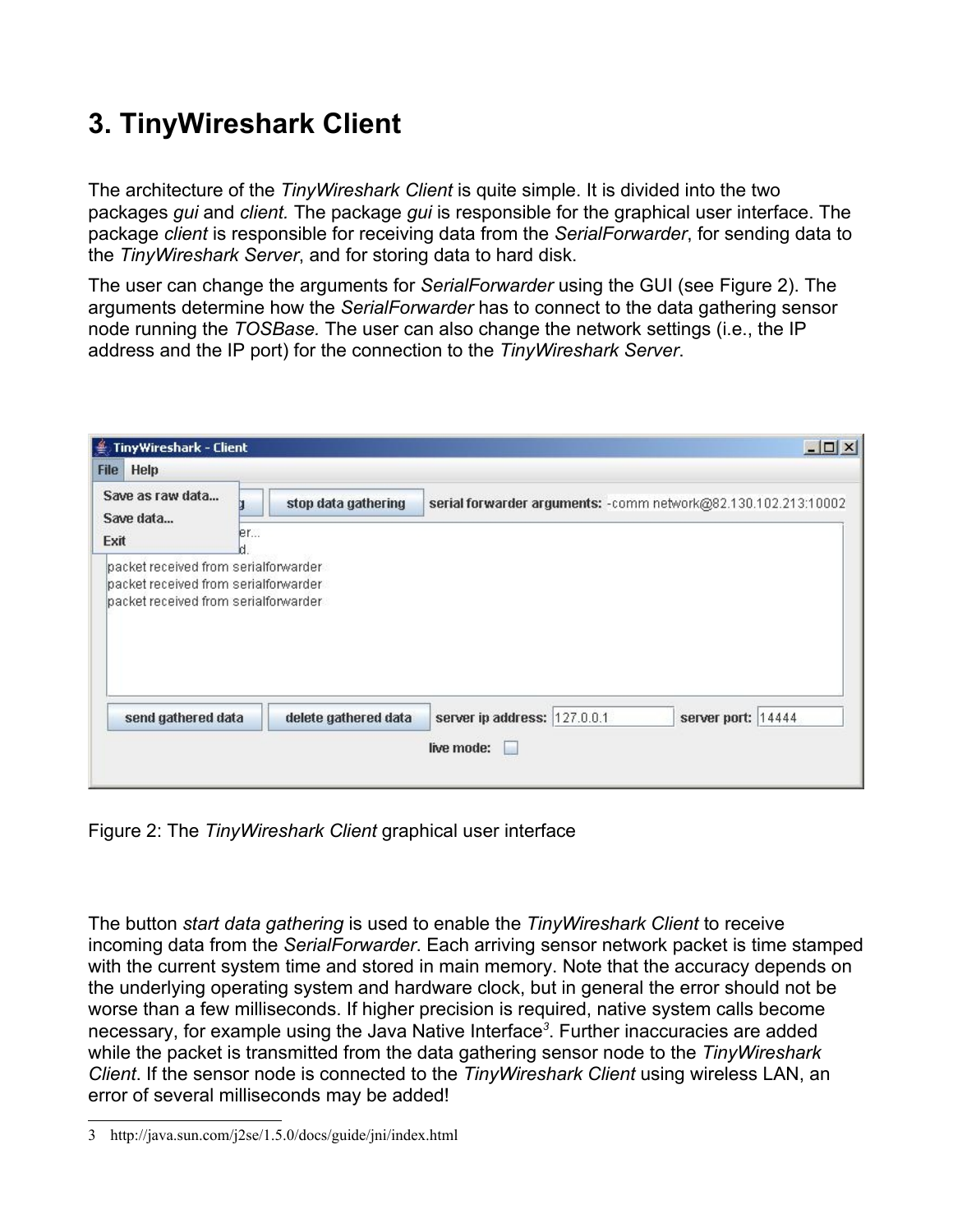The button *stop data gathering* is used to prevent the *TinyWireshark Client* from receiving incoming sensor network packets from the *SerialForwarder.*

If the button *send gathered data* is clicked, the *TinyWireshark Client* tries to send the locally stored data to *TinyWireshark Server* according the specified IP parameters. If no *TinyWireshark Server* is available or if the network connection is interrupted, the user can save the locally stored data to hard disk. This can be done either in a text file (raw data format) or as serialized Java objects.

Pressing the button *delete gathered data*, the *TinyWireshark Client* leads to the deletion of all stored data.

If the *live mode* check box is activated, the *TinyWireshark Client* immediately sends every sensor network packet received from the *SerialForwarder* to the *TinyWireshark Server* (together with the timestamp) and does not store the data locally.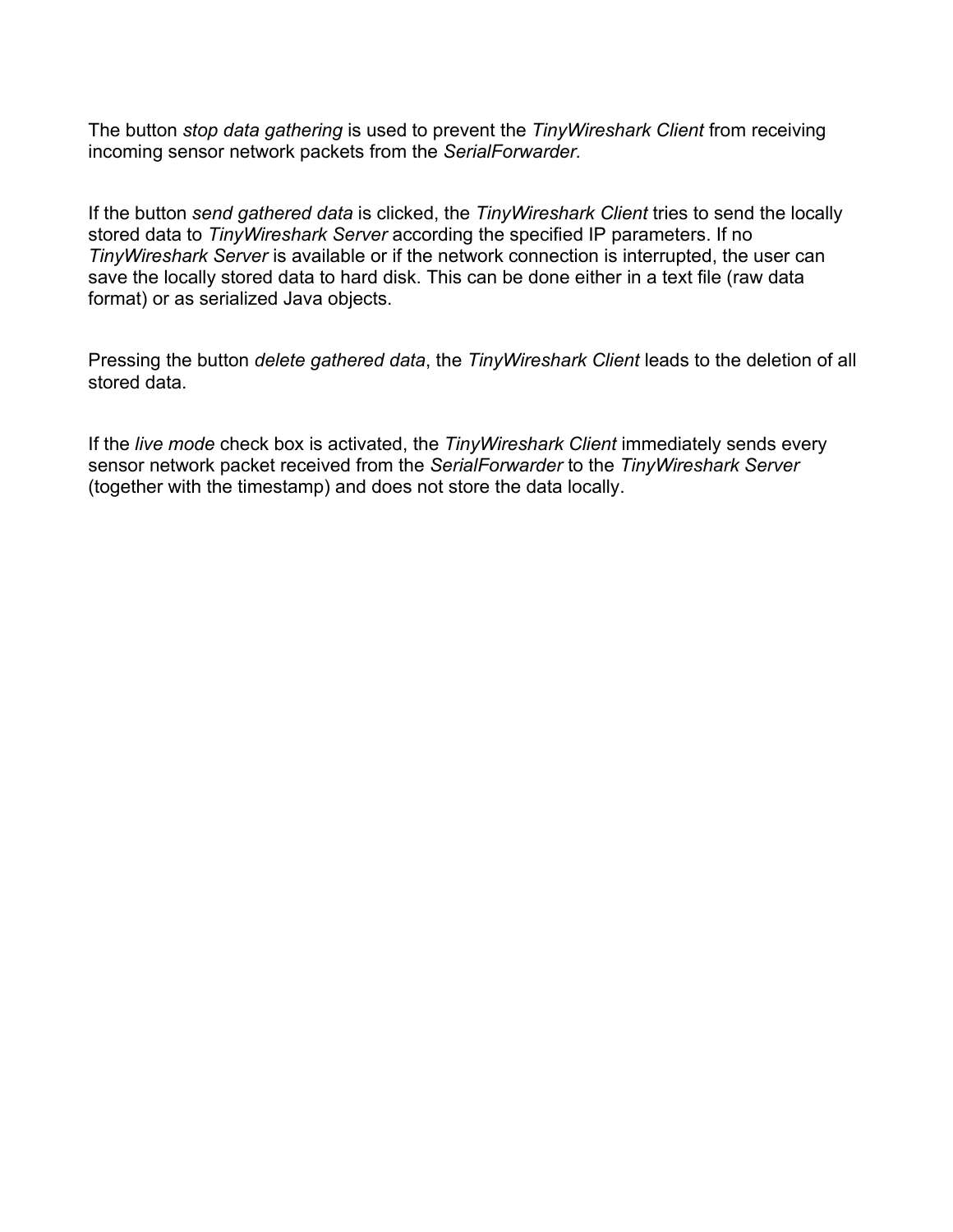| Packet format TOS_Msg successfully parsed<br>Packet format TOS_Msg successfully parsed.<br>Packet format TOS_Msg successfully parsed<br>Packet format TOS_Msg successfully parsed<br>There are currently 4 packet formats loaded. | $\blacktriangleleft$<br><b>P</b> □ Packet<br>ь<br>$\circ$<br>$\circ$ $\circ$<br>$\circ$<br>$\circ$<br>$\circ$<br>$\circ$<br>OB: (C) DSP ON SOLE<br>-0<br>↑ Ill header<br>۴<br>  timestamp: Thu Jan 01 01:00:00 CET 1970 (0)<br>message<br>E BeaconMsg_tBeaconMsg<br>80XQ<br><b>BxdE</b><br>$\frac{8}{10}$<br>$\frac{8}{10}$<br>Polo<br>80XQ<br>$\frac{8}{20}$<br>90KE<br>J group: 125<br>] length: 8<br>type: 80<br>addr: 65535<br>dummy: 0<br>commandByte: 2<br>load:1<br>hopCount 1<br>senderID: 101<br>ese<br>G<br>00X0<br>00X0<br>888<br>pol | <u> 《</u> TinyWireshark - Server<br>File View Filters<br>Clear loaded packets<br>Save as raw data<br>Save data<br>Load raw data<br>Load data<br>Exit<br>Clear loaded packet formats<br>Load packet format<br>oxoo<br><b>Server</b><br>Help |
|-----------------------------------------------------------------------------------------------------------------------------------------------------------------------------------------------------------------------------------|--------------------------------------------------------------------------------------------------------------------------------------------------------------------------------------------------------------------------------------------------------------------------------------------------------------------------------------------------------------------------------------------------------------------------------------------------------------------------------------------------------------------------------------------------|--------------------------------------------------------------------------------------------------------------------------------------------------------------------------------------------------------------------------------------------|
|                                                                                                                                                                                                                                   | seedForNextTransmission: 24976<br>$\frac{1}{2}$ XG<br><b>G865</b><br>980<br><b>G8XD</b><br>0000<br>욕<br>주<br>DuRo                                                                                                                                                                                                                                                                                                                                                                                                                                | <b>Syte</b><br><b>OxFF</b><br><b>ARS</b><br>$\frac{8}{2}$<br>$_{0000}$<br>$\frac{8}{2}$<br>$\frac{1}{2}$ XD<br>혹옦<br><b>DXFF</b><br>ĿN<br>axe                                                                                              |
|                                                                                                                                                                                                                                   | $\frac{5}{2}$<br>0000<br>$0000$<br>욕<br>주<br>$0000$<br>0000<br>poli                                                                                                                                                                                                                                                                                                                                                                                                                                                                              | <b>DXFF</b><br>$\frac{8}{2}$<br>$_{0000}$<br>$\frac{8}{2}$<br><b>BKFF</b><br>욕<br>주<br><b>SKFF</b><br><b>DXFF</b><br>図<br>$\omega$<br>laxe<br>T                                                                                            |
|                                                                                                                                                                                                                                   | $\begin{array}{c} 8888 \\ 8888 \\ \end{array}$<br>1800<br>09XQ<br>Daen<br>09XQ                                                                                                                                                                                                                                                                                                                                                                                                                                                                   | 0930<br>$1800$<br>08.61<br>08.61<br>18x0<br>0x81<br>980<br>0920<br>09XQ<br>0980<br>$\rightarrow$<br>ioyte                                                                                                                                  |
|                                                                                                                                                                                                                                   | QXQ<br>QZXD<br>02X0<br>QZXD<br><b>CXCD</b><br>QZXO<br>02X0<br>P<br>C2D                                                                                                                                                                                                                                                                                                                                                                                                                                                                           | OZXD<br><b>Q2XD</b><br>QZXO<br>02X0<br>QZXQ<br>QZXD<br>QZXO<br>QZXD<br>OZXO<br>Q2KD<br>ζħ,<br>byte                                                                                                                                         |
|                                                                                                                                                                                                                                   | 2000<br>$\sqrt{280}$<br>1900<br>2000<br>080<br>78X0<br>69XQ<br>nga                                                                                                                                                                                                                                                                                                                                                                                                                                                                               | 0x02<br>2000<br>B <sub>8XD</sub><br>$\frac{50}{20}$<br>89XQ<br><b>COXO</b><br>$\frac{8}{6}$<br>COXO<br><b>COXO</b><br>2000<br>စြာ<br>axe                                                                                                   |
|                                                                                                                                                                                                                                   | $0000$<br>0000<br>$\frac{8}{2}$<br>0000<br>$0000$<br>$\frac{8}{2}$<br>$\frac{8}{2}$<br>Popp                                                                                                                                                                                                                                                                                                                                                                                                                                                      | 00XQ<br>$\frac{8}{2}$<br>0000<br>0000<br>0000<br>$\frac{8}{2}$<br>$\frac{8}{2}$<br>$\frac{8}{2}$<br>$\frac{8}{2}$<br>$\frac{8}{2}$<br>S,<br>iste<br>Ste                                                                                    |
|                                                                                                                                                                                                                                   | <b>Dx6A</b><br><b>G8XD</b><br><b>G8XD</b><br><b>980</b><br>$\frac{8}{2}$<br>0000<br>89XQ                                                                                                                                                                                                                                                                                                                                                                                                                                                         | <b>Dx65</b><br>$_{0000}^\circ$<br>0000<br>$_{000}$<br>$\frac{8}{2}$<br>O8KD<br>29XQ<br>98Q<br>080<br>$\frac{8}{2}$<br>ļ∞<br>ioyte                                                                                                          |
|                                                                                                                                                                                                                                   | $\frac{8}{2}$<br>00X0<br>$0000$<br>$1000$<br>0000<br>0000<br>$\frac{8}{2}$                                                                                                                                                                                                                                                                                                                                                                                                                                                                       | 00XD<br>$\frac{80}{20}$<br>0000<br>$0000$<br>$\frac{8}{2}$<br>$\frac{8}{2}$<br>$\frac{8}{2}$<br>$\frac{8}{2}$<br>0000<br>$\frac{8}{2}$<br>$\infty$<br>ia<br>Si                                                                             |
|                                                                                                                                                                                                                                   | 60XQ<br>60X0<br>60X0<br>DxdA<br>DxdF<br>09XD<br>$\frac{8}{6}$                                                                                                                                                                                                                                                                                                                                                                                                                                                                                    | 06XQ<br><b>B</b><br>2005<br>2005<br>$8000\,$<br>$80\times$<br>60XQ<br>980<br>BX2E<br>COXO<br><b>DK3A</b><br>Þ<br>ia<br>Tai                                                                                                                 |
|                                                                                                                                                                                                                                   |                                                                                                                                                                                                                                                                                                                                                                                                                                                                                                                                                  | ooxoo<br>DxE5<br><b>EZXO</b><br>$rac{50}{20}$<br>11. byte                                                                                                                                                                                  |
|                                                                                                                                                                                                                                   | $888888888888$                                                                                                                                                                                                                                                                                                                                                                                                                                                                                                                                   | 0000<br><b>ggggg</b><br>$\begin{array}{c} 0000 \\ 0000 \end{array}$<br>$\frac{1}{2}$<br>byte                                                                                                                                               |
|                                                                                                                                                                                                                                   | $88888888888888$                                                                                                                                                                                                                                                                                                                                                                                                                                                                                                                                 | 8888<br>60X0<br>0000<br>Įΰ<br>axte.                                                                                                                                                                                                        |
| $\blacksquare$<br>$\blacktriangleright$                                                                                                                                                                                           | <b>BEER</b><br>BEER<br>96XQ                                                                                                                                                                                                                                                                                                                                                                                                                                                                                                                      | 3<br>28<br>28<br>28<br>28<br>28<br>14. byte<br>$\overline{\mathbf{X}$                                                                                                                                                                      |

Figure 3: The *TinyWireshark Server* graphical user interface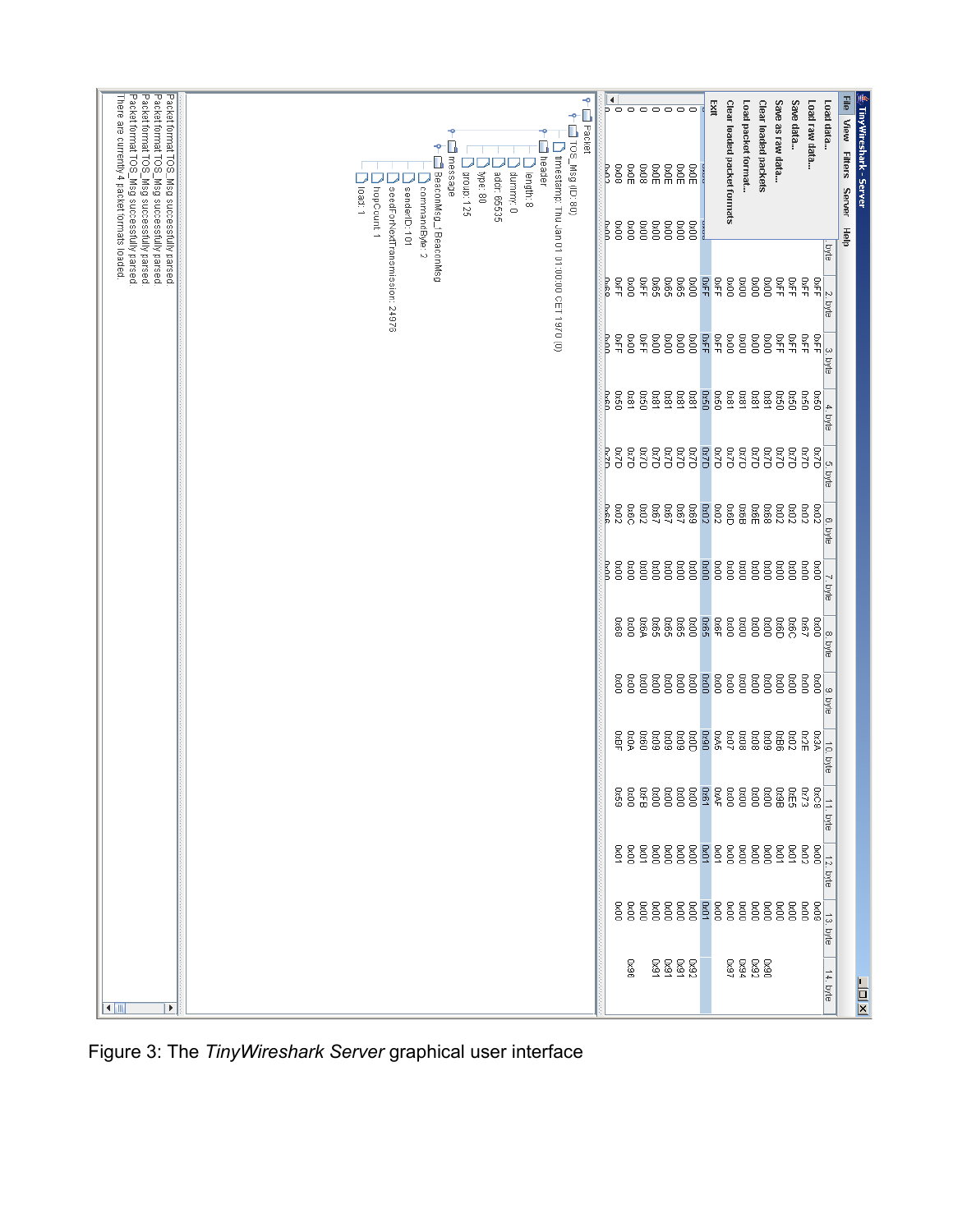### **4. TinyWireshark Server**

The *TinyWireshark Server* displays the gathered sensor network packets in a user-friendly way. The source code is divided into the four packages *server, gui, filtersetLoading* and *packetFormatloading*.

The package *server* is the main package. It is responsible for the data model, for receiving data from the *TinyWireshark Clients,* for loading and storing data from and to hard disk, and for the coordination of all other packages. The data model is a vector of packets. Each packet consists of a timestamp and the actual network data packet.

There are two possibilities how data may be added to the *TinyWireshark Server*. The first way is to receive data directly from the *TinyWireshark Clients.* The user can start the server using the *Server menu* (see Figure 3). The port the server will listen to can be specified in the *Preferences window* (see Figure 4). For each incoming data packet, the *TinyWireshark Server* will create a new thread for handling the packet. The second way is to load data from hard disk. Data packets from hard disk are either stored as serialized Java objects or as raw data. Raw data means each byte is stored as a hexadecimal number consisting of two digits. Raw data files are readable by every text editor. They were stored either by a *TinyWireshark Server* or by a *SerialForwarder,* for example if the user just used the *SerialForwarder* for gathering sensor network data. Serialized Java objects were stored from the *TinyWireshark Client* or *TinyWireshark Server.*

There is also a possibility to save data to hard disk, either as serialized Java objects or as raw data.

| <b>Preferences</b>                                                                      | $\mathbf{x}$ |
|-----------------------------------------------------------------------------------------|--------------|
| Server Port: 14444                                                                      |              |
| Set the column for the coloring of the raw data table (0 for disabling the coloring): 0 |              |
| byte streams are 2-byte aligned                                                         |              |
|                                                                                         |              |
|                                                                                         |              |
| Save<br>Cancel                                                                          |              |

Figure 4: The Preferences window of the *TinyWireshark Server*

The package *gui* is responsible for the whole graphical user interface, including the visible data representation (see Figure 3). Data is presented in two ways.

In the upper part of the GUI, data packets are represented in a table as byte streams together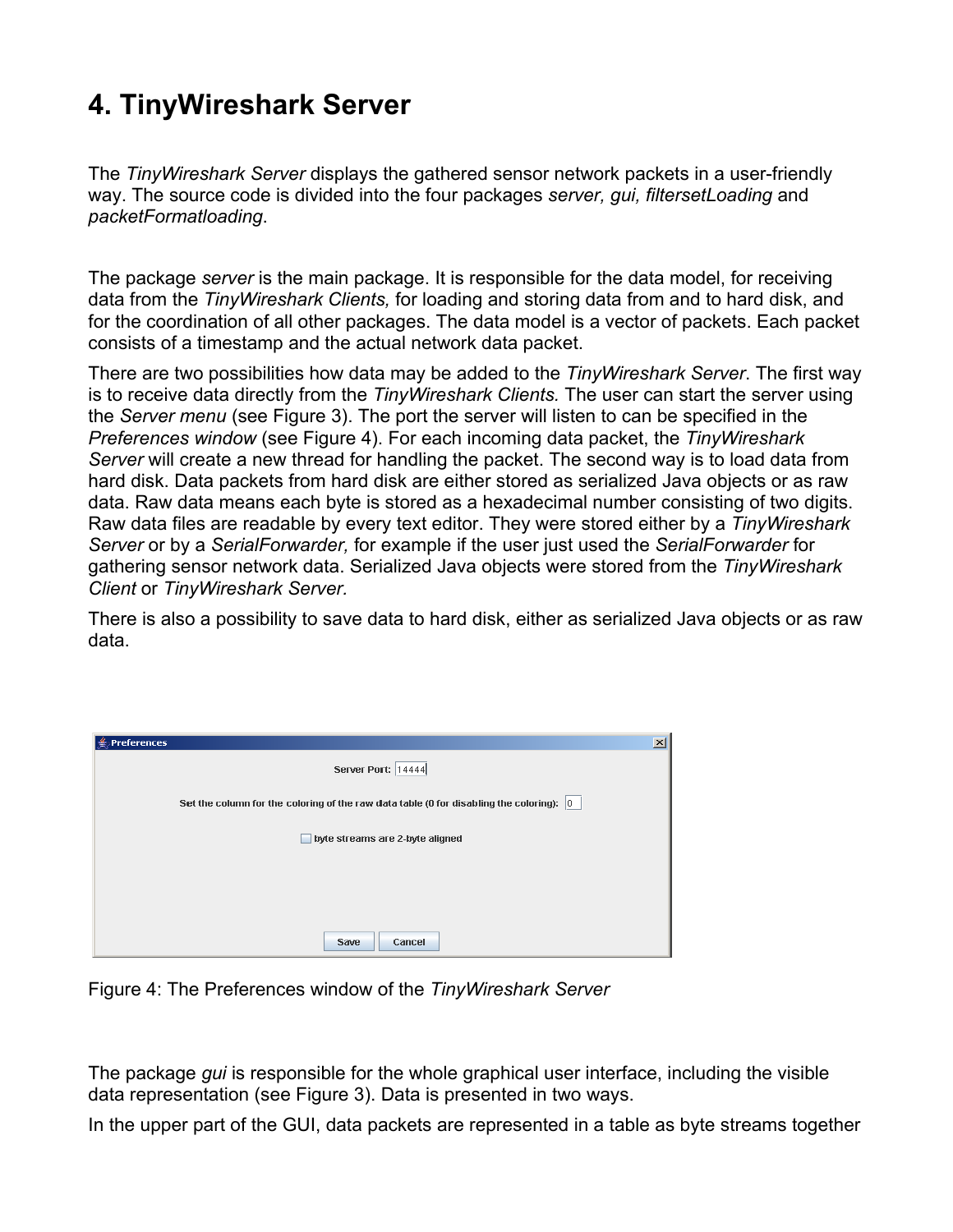with the timestamp (if available) in the first column. Byte values are displayed either as hexadecimal or decimal strings. The user can choose the format using the *view* menu. Further, it is possible to color table rows according to a specified column. The column can be set in the *Preferences window* (see Figure 4). And last but not least, there exists a filter mechanism where the user can define a filter set (see Figure 5). Data packets have to pass the filter set before they are displayed in the table. It was a requirement to allow loading and displaying hundreds of thousands of packets. If the program always rendered all packets in the visible table, the memory usage would be several hundreds of mega bytes, which of course does not make any sense. I got two ideas to solve the problem: either to reduce the memory usage of the actual cells of the table or to render the table dynamically. I decided to implement the dynamic rendering. Therefore, the table renders and displays only the necessary rows, which are currently visible to the user. If the user scrolls up or down, unneeded rows are deleted and new necessary rows are added.

In the lower part of the GUI, the current selected data packet (a row) of the table is displayed as a tree according to a corresponding sensor network packet format. If no fitting sensor network packet format is found an empty tree is displayed. XML-defined sensor network packet formats can be loaded using the *File* menu. The *Preferences window* (see Figure 4) allows specifying whether the actual data of the sensor network packets (which is nothing more than a byte stream) is two byte aligned or not. This possibility is provided because some sensor node architectures require that each address of all two and four byte values is two byte aligned.

|             | <b>Message Filters</b>                   |                      |                                                               |                         |                           |                           | $\Box$ |
|-------------|------------------------------------------|----------------------|---------------------------------------------------------------|-------------------------|---------------------------|---------------------------|--------|
| <b>File</b> | <b>Load Filterset</b><br>Store Filterset |                      | flatch all of the following <b>Match any of the following</b> |                         | <b>Apply filter rules</b> | <b>Reset filter rules</b> |        |
| Close       | $2.$ byte                                | $\blacktriangledown$ | is less than                                                  | ▼                       | 44                        | ۰                         |        |
|             | timestamp                                | $\blacktriangledown$ | is greater than                                               | $\overline{\mathbf{v}}$ | 234                       | ٠                         |        |
|             | timestamp                                | $\blacktriangledown$ | is equal to                                                   | $\blacktriangledown$    | 0                         | ۰                         |        |
|             |                                          |                      |                                                               |                         |                           |                           |        |
|             |                                          |                      |                                                               |                         |                           |                           |        |
|             |                                          |                      |                                                               |                         |                           |                           |        |
|             |                                          |                      |                                                               |                         |                           |                           |        |
|             |                                          |                      |                                                               |                         |                           |                           |        |
|             |                                          |                      |                                                               |                         |                           |                           |        |

Figure 5: The Filter window of the *TinyWireshark Server*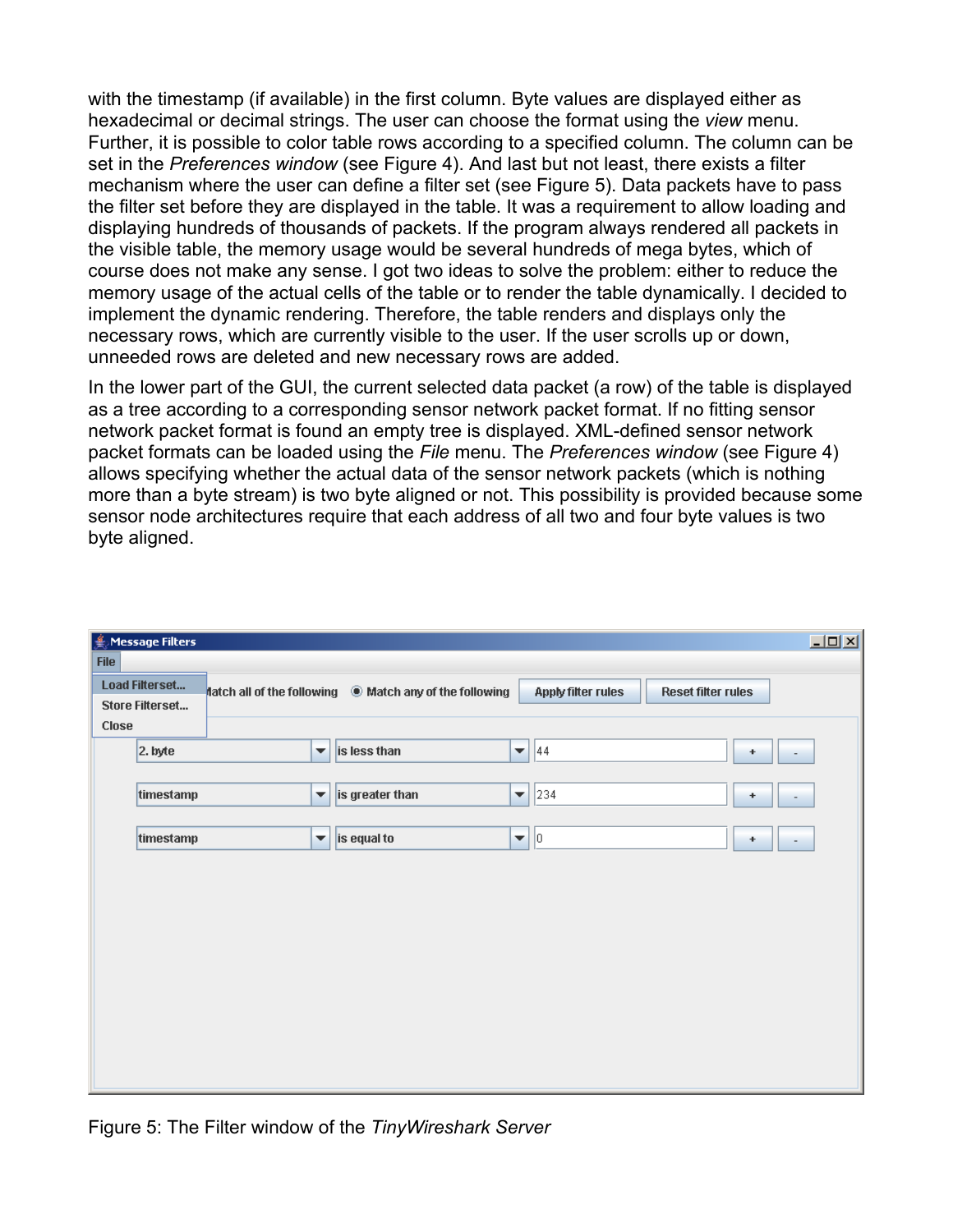The package *packetFormatLoading* provides the functionality for loading XML-defined sensor network packet formats (see XML schema Figure 8). It was desirable to implement a possibility to define and load such packet formats in an easy way even after the application was compiled and rolled out. I decided to implement this interface using XML. With XML, the user can define a new format in a few minutes and he does not need programming skills. Figure 9 shows an example of an XML defined sensor network packet format. Another argument is the availability of fast and easy-to-use XML parsers in J2EE<sup>[4](#page-10-0)</sup>. If the user has loaded one or several sensor network packet formats and clicks a row in the packet table, the *TinyWireshark Server* searches for a fitting format. If a definition is found, the packet is parsed according to the corresponding sensor network packet format and is displayed as a tree in the lower part of the GUI.

| please wait         | $\Box$ ol $\times$ |
|---------------------|--------------------|
| Reading the 1. file |                    |
|                     |                    |
|                     |                    |
|                     |                    |
|                     |                    |
| 68 %                |                    |

Figure 6: A Progress window of the *TinyWireshark Server*

The package *filtersetLoading* provides the functionality for defining and applying a set of filters (see Figure 5) and for loading and storing XML-defined filter rules to and from hard disk. The rule set is stored in an XML format (see Figure 7). I chose XML again because of the availability of the fast and easy-to-use XML parsers in J2EE<sup>[5](#page-10-1)</sup>. An additional advantage is the possibility to modify a stored rule set in an easy way. Therefore, also an XML file written by a text editor can be loaded. Of course, the file has to be valid according to the defined XML schema (see Figure 7).

<span id="page-10-0"></span><sup>4</sup> http://java.sun.com/webservices/docs/1.5/api/index.html

<span id="page-10-1"></span><sup>5</sup> http://java.sun.com/webservices/docs/1.5/api/index.html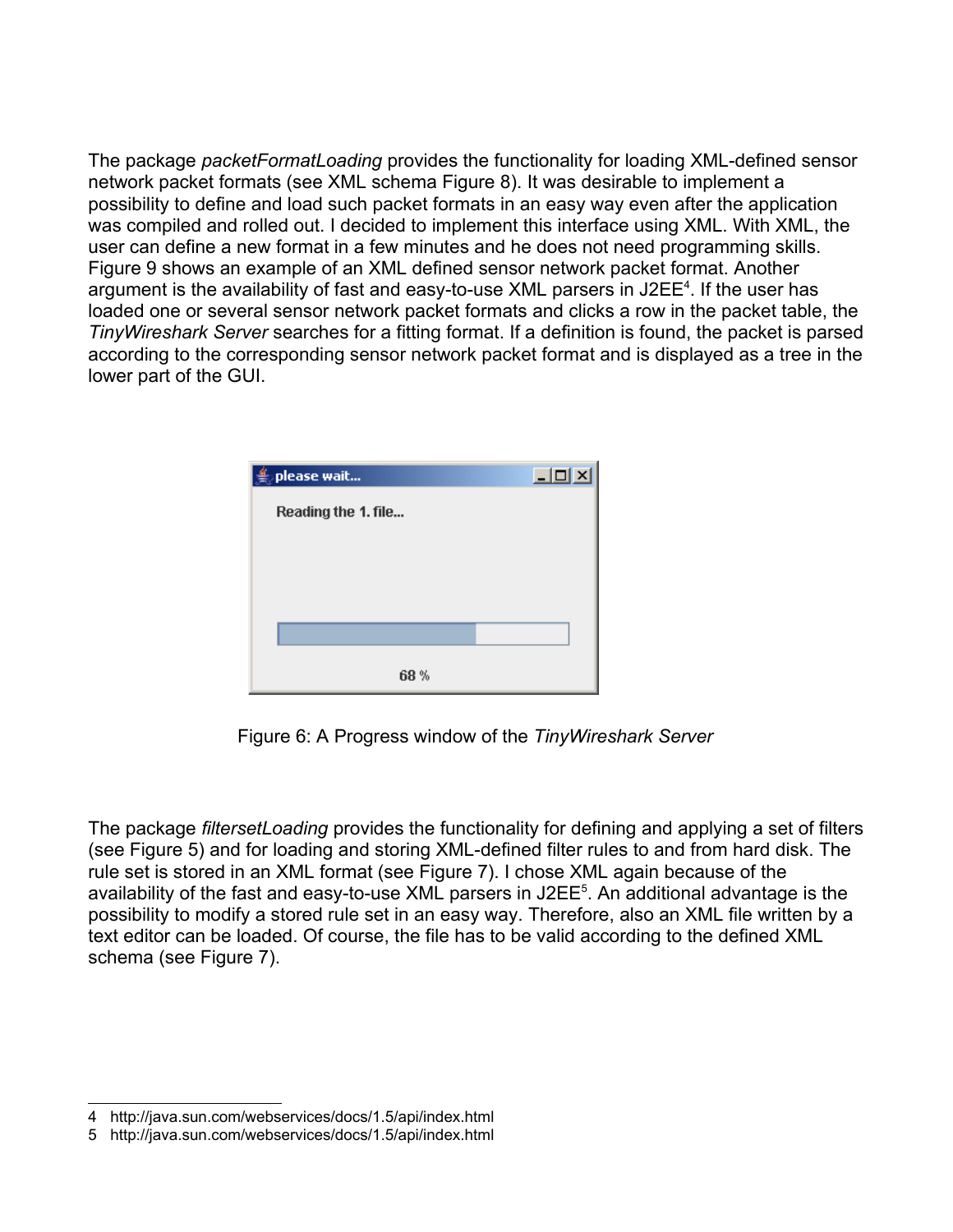### **5. Conclusion and Future Work**

The biggest challenges were performance issues, for example the updating of the table and the GUI updating procedure in general (especially if there are several *TinyWireshark Clients* running in *live mode).* It is now still possible that the GUI updating procedure is too slow, if the arrival rate of data packets is too high. But nevertheless the actual functionality of the *TinyWireshark Server* should work properly unless there are not enough resources for handling all incoming data packets.

Another challenge was handling the variety of sensor node platform architectures and sensor network packet formats. Some parts of the *TinyWireshark Server* had to be rewritten and new code had to be added to some Java classes used by the *SerialForwarder* to support additional sensor node platform architectures. A detailed description of how to add a new architecture is available in the readme.txt file, in the package *Semester Thesis Traffic Monitoring in Sensor Networks*.

As this is the first released version of *TinyWireshark*, there is a lot of potential for improvements and additional features. Some ideas are:

a) at the *TinyWireshark Server*

- Recognition of duplicated packets (if a single sensor network packet is gathered by two *TinyWireshark Clients*)

- Allow filter rules according to loaded packet formats
- Allow sorting of loaded sensor network packets according to a selectable column
- Allow importing of sensor network packet formats given as data structures in C header files
- Make the *TinyWireshark Server* scalable according to incoming network load
- Improve the data model to reduce memory usage
- Reduce the memory usage during the conversion of raw data to the internal data model
- Improve the performance of the GUI updating procedures
- b) at the *TinyWireshark Client*
- Improve the data model to reduce memory usage
- Improve the accuracy of the timestamp added to gathered data packets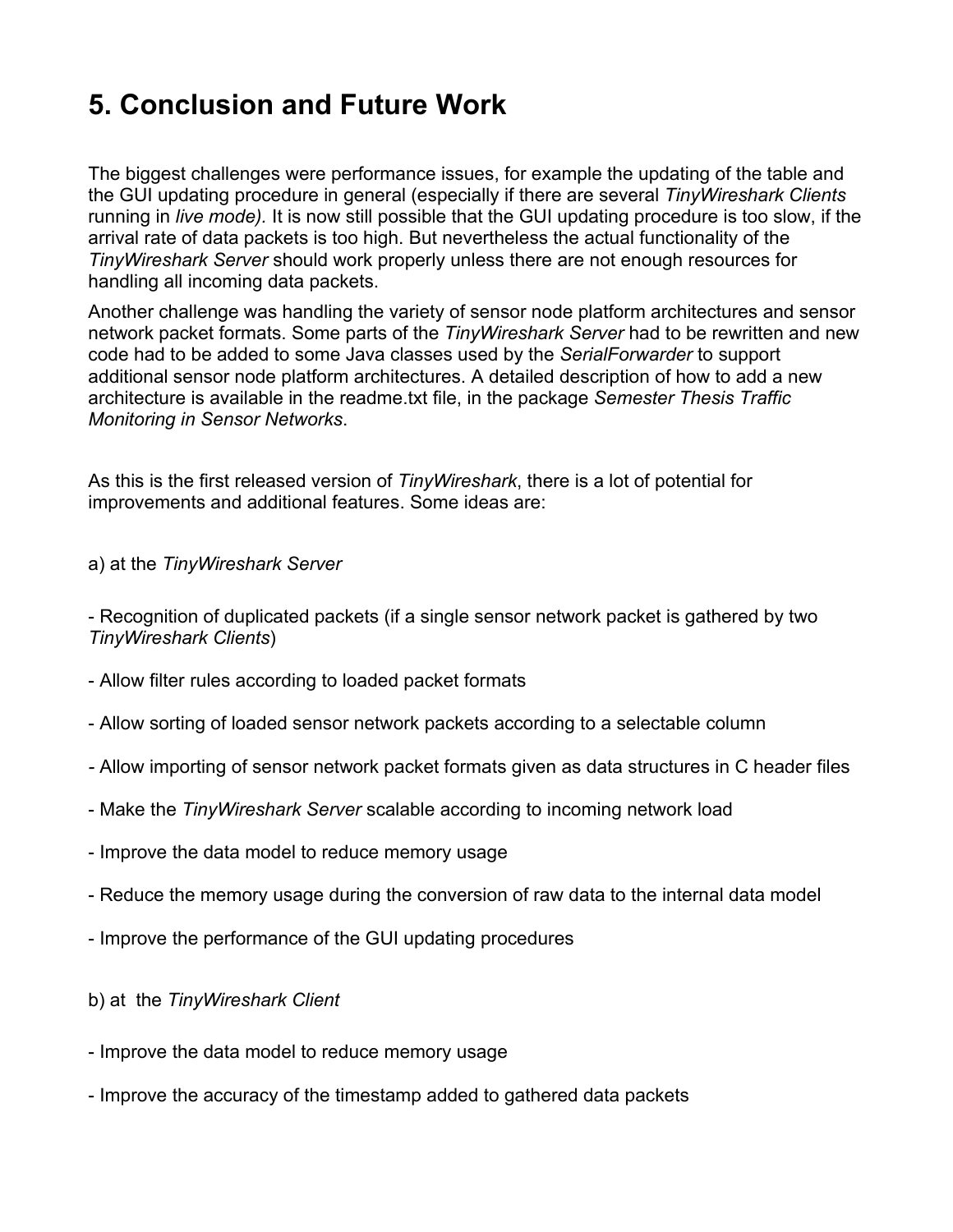- Improve the performance of the GUI updating procedures

Although the project *traffic monitoring in sensor networks* was quite labor intensive (135 KB Java Bytecode without imports), I enjoyed working on it. I learned a lot about software designing, working with embedded platforms and improved my knowledge in many other parts of computer science.



Figure 7: XML schema for the XML rule sets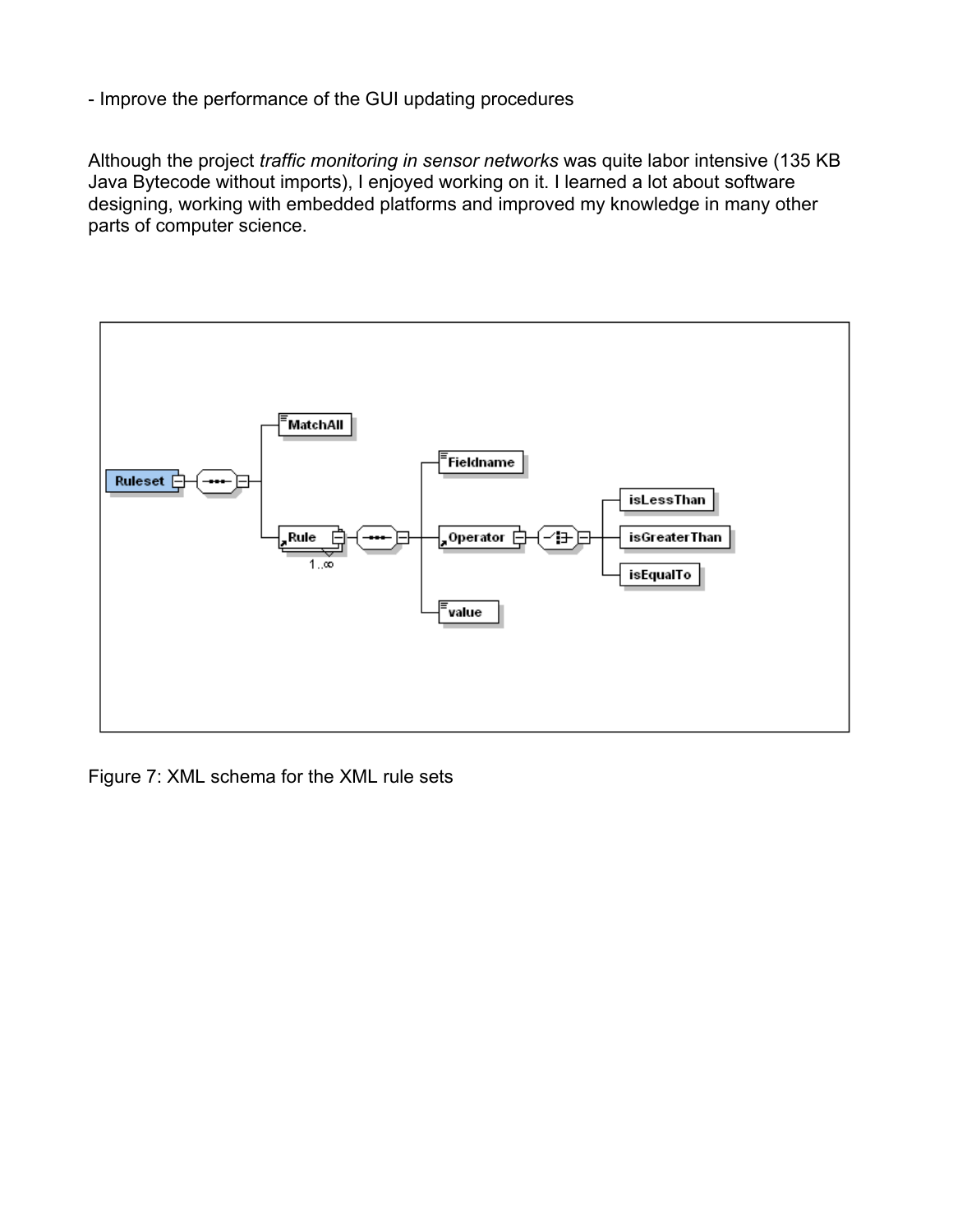

Figure 8: XSD schema for the XML defined packet formats